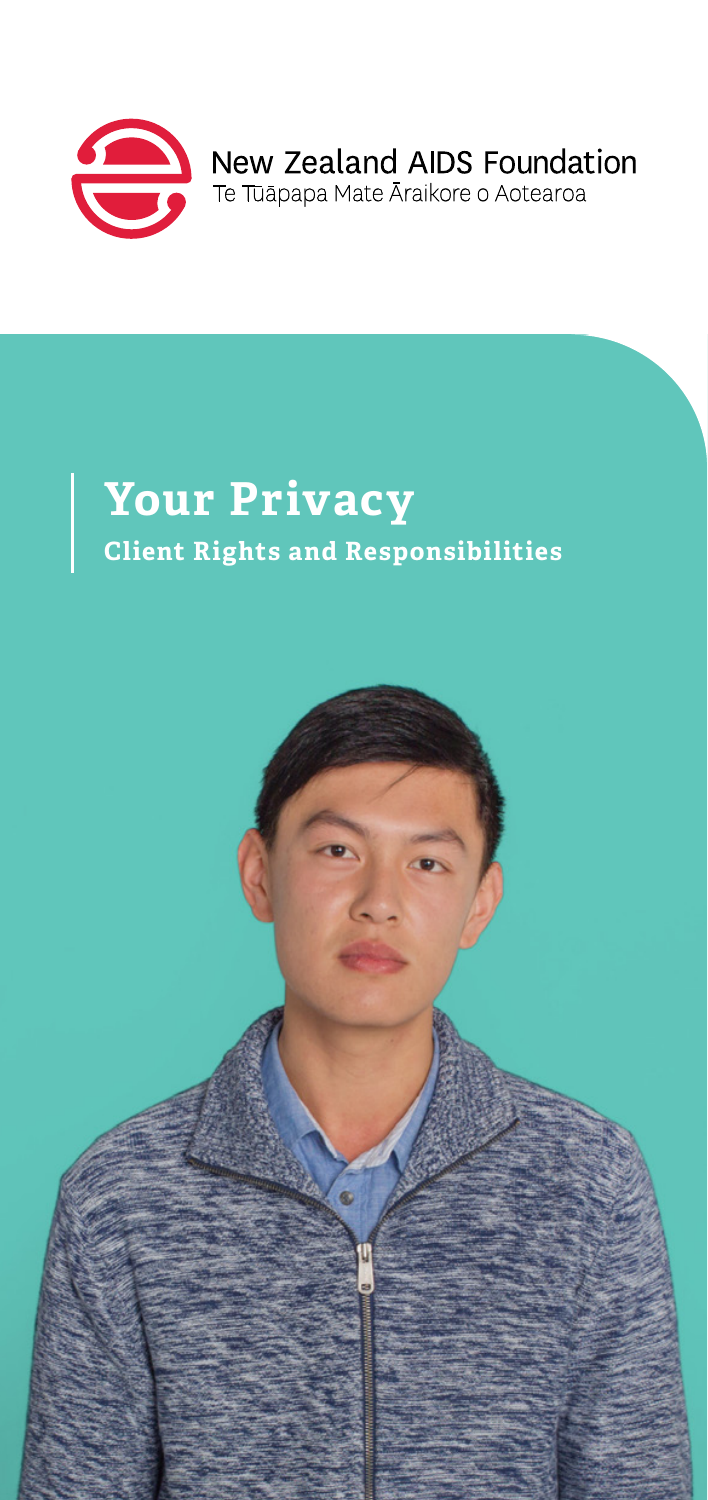

# As our client, you have a right to privacy, respect, dignity and cultural sensitivity.

### This is what you can expect:

professional service.

To be treated with dignity, respect, and cultural

To participate fully in decisions about your counselling and support.

To receive clear and accurate information so you can make an informed decision.

Access your health records and request correction of that information.

To know the name and position of any staff member

Bring an advocate/friend for assistance and support.

You can bring an advocate or friend for assistance and support to your appointments**.**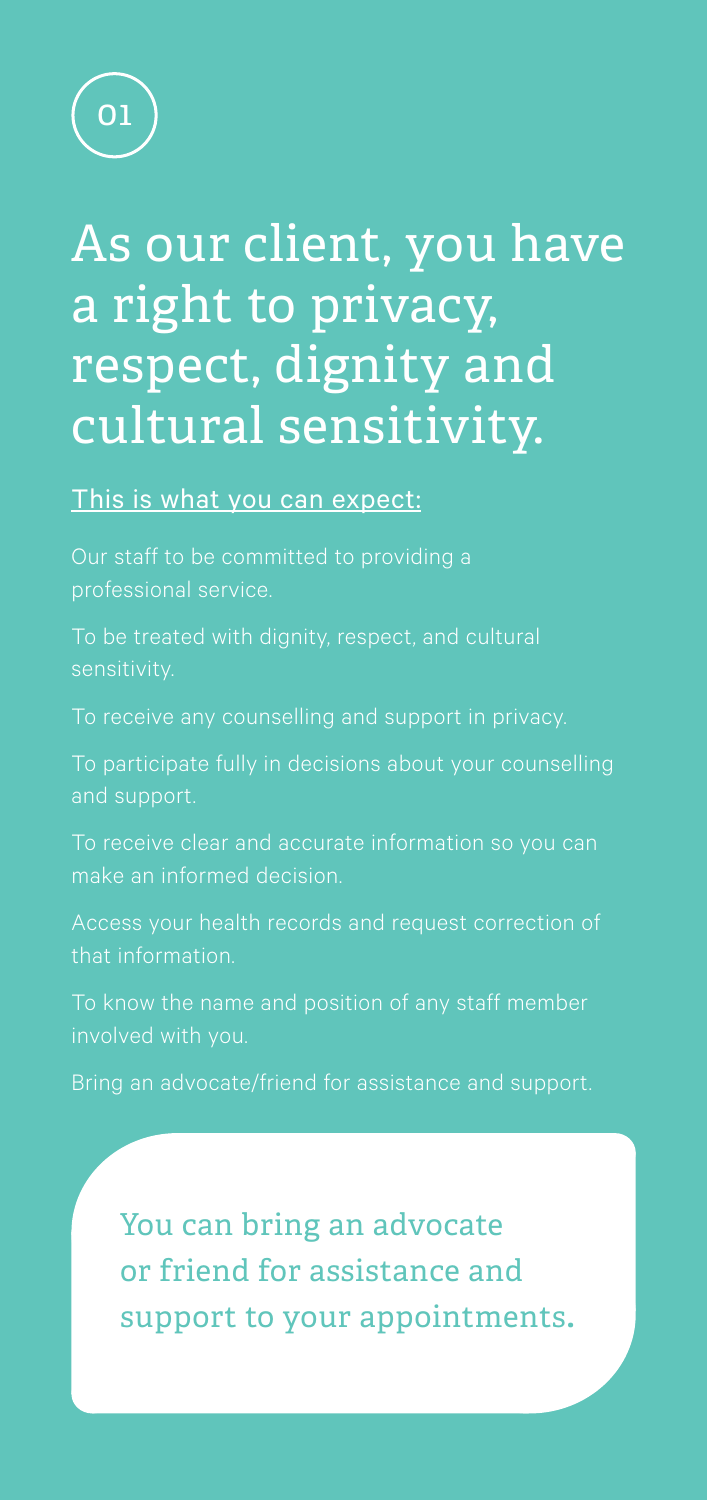02

# Your responsibilities

As our client, you are expected to be considerate and respectful to staff, other clients and property. We also ask that you attend appointments at the agreed time, or contact us in advance if unable to attend.

# Your privacy

Any information about you is confidential. It will only be shared with other health professionals with your permission, and when and where necessary for general health and well-being or in accordance with exceptions set out in the Health Information Privacy Code.

These include:

- Where NZAF is required to release information by law
- Where disclosure of information is necessary to prevent or lessen a serious and imminent threat to public health or safety, or to you or others.

You do not have to provide or authorise us to collect any information that we request, but if you choose not to, it may affect the services we provide.

If you wish to access or request correction of information that we hold about you, contact us at contact@nzaf.org.nz.

and common sense to protect your privacy by collecting information so others cannot hear or see what is being noted. NZAF staff will use discretion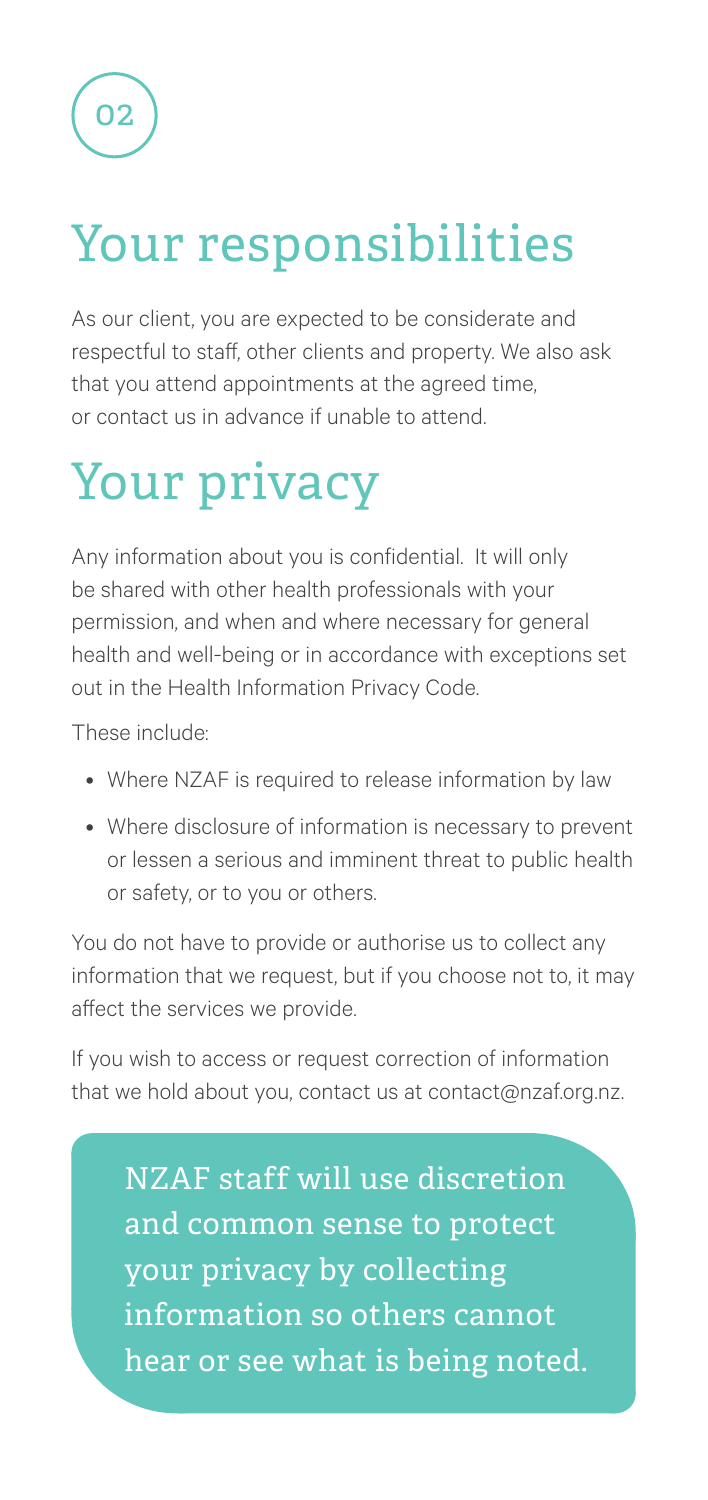os

# Our commitment

### **We promise to:**

- Respond to your needs to the very best of our ability and to recommend additional or alternate health services where appropriate
- Protect your privacy by using reasonable safeguards, such as collecting information in a way that others cannot hear or see what is being noted
- Only collect information that is necessary to providing appropriate services to you
- Use reasonable safeguards to secure all records relating to you safely and securely, including digital and physical records
- Protect your identity whenever information is released for statistical research or reporting purposes
- Retain your information for only as long as necessary
- Check the accuracy of information before using it
- Ensure our staff understand their privacy obligations

### **Information collected by us:**

You will be asked to give basic the personal information that is necessary for us to be able to provide you with relevant services and an emergency contact.

We need this in order to correctly identify you and for continuity of service. We may also use your information for statistical research or reporting purposes. If we do, we will ensure that the information used is in a form that does not identify you.

Any information collected by NZAF is legally protected by the requirements of The Privacy Act 1993, The Health Information Privacy Code 1994, The Health and Disability Commissioner Act 1994 and The Health Act 1956.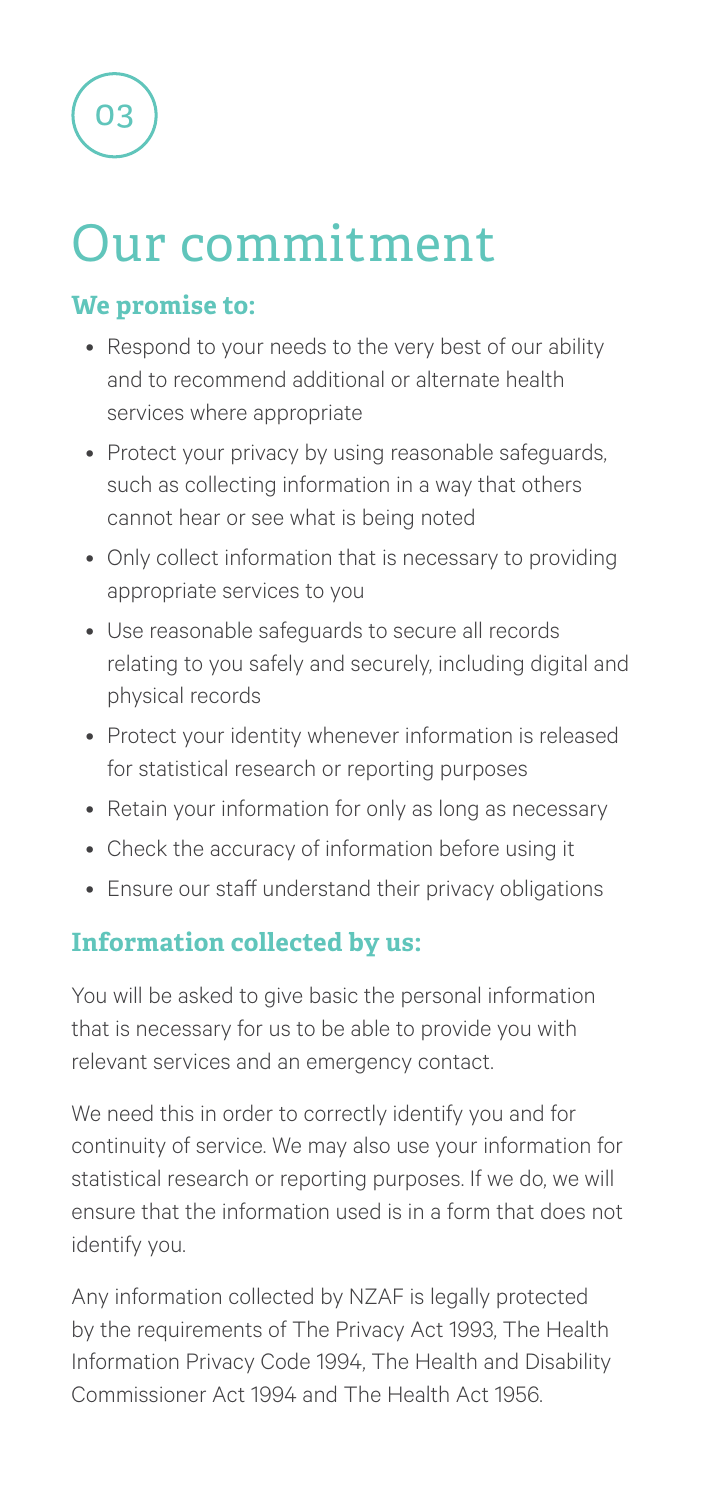04

# Complaints procedure

If you are not satisfied with the service you are receiving from us, please speak with or write to us. In the first instance, contact the NZAF staff member concerned.

#### Further to that:

#### NZAF Burnett Centre Manager

- $3092816786$
- contact.burnett@nzaf.org.nz

#### NZAF Te Toka or Āwhina Centre Manager

- $04.3816643$
- **M** contact.tetoka@nzaf.org.nz

#### NZAF Chief Executive

- $\bigcup$  09 300 3124
- chief.executive.officer@nzaf.org.nz

### You also have the option of assistance from an HDC Patient Advocate to help you through the complaints process:

Health & Disability Commissioner (HDC) Nationwide Health & Disability Advocacy Service

- 
- $33$  0800 11 22 33 **3** www.hdc.org.nz
- 

### Privacy Commissioner

- 0800 803 909
- **S** www.privacy.org.nz